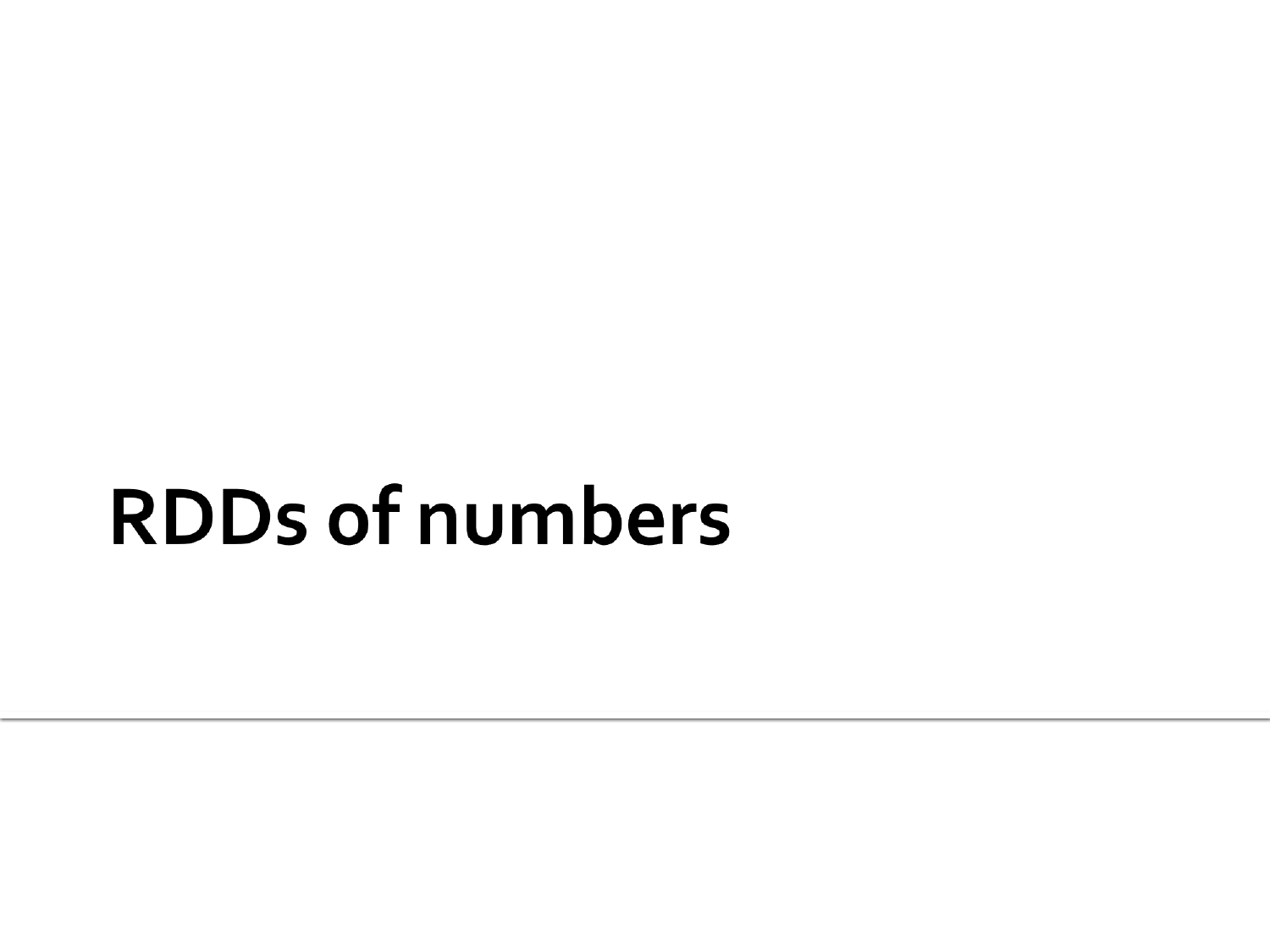### **RDDs of numbers**

- Spark provides specific actions for RDD containing numerical values (integers or floats)
- **RDDs of numbers can be created by using the** standard methods
	- **parallelize**
	- transformations that return and RDD of numbers
- **The following specific actions are also** available on this type of RDDs
	- sum(), mean(), stdev(), variance(), max(), min()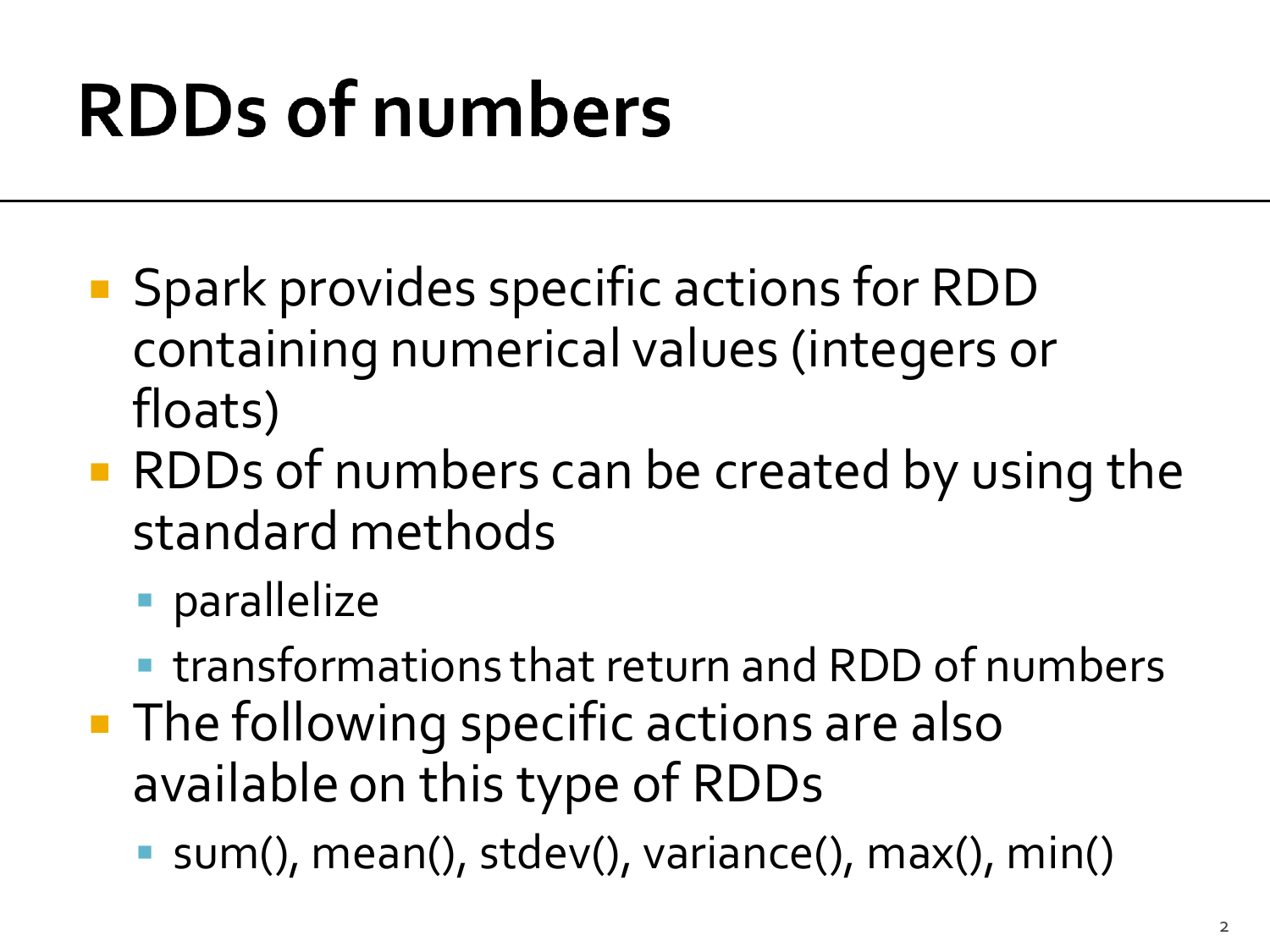### **RDDs of numbers: actions**

- All the examples reported in the following are applied on inputRDD that is an RDD containing the following double values
	- $\blacksquare$  [1.5, 3.5, 2.0]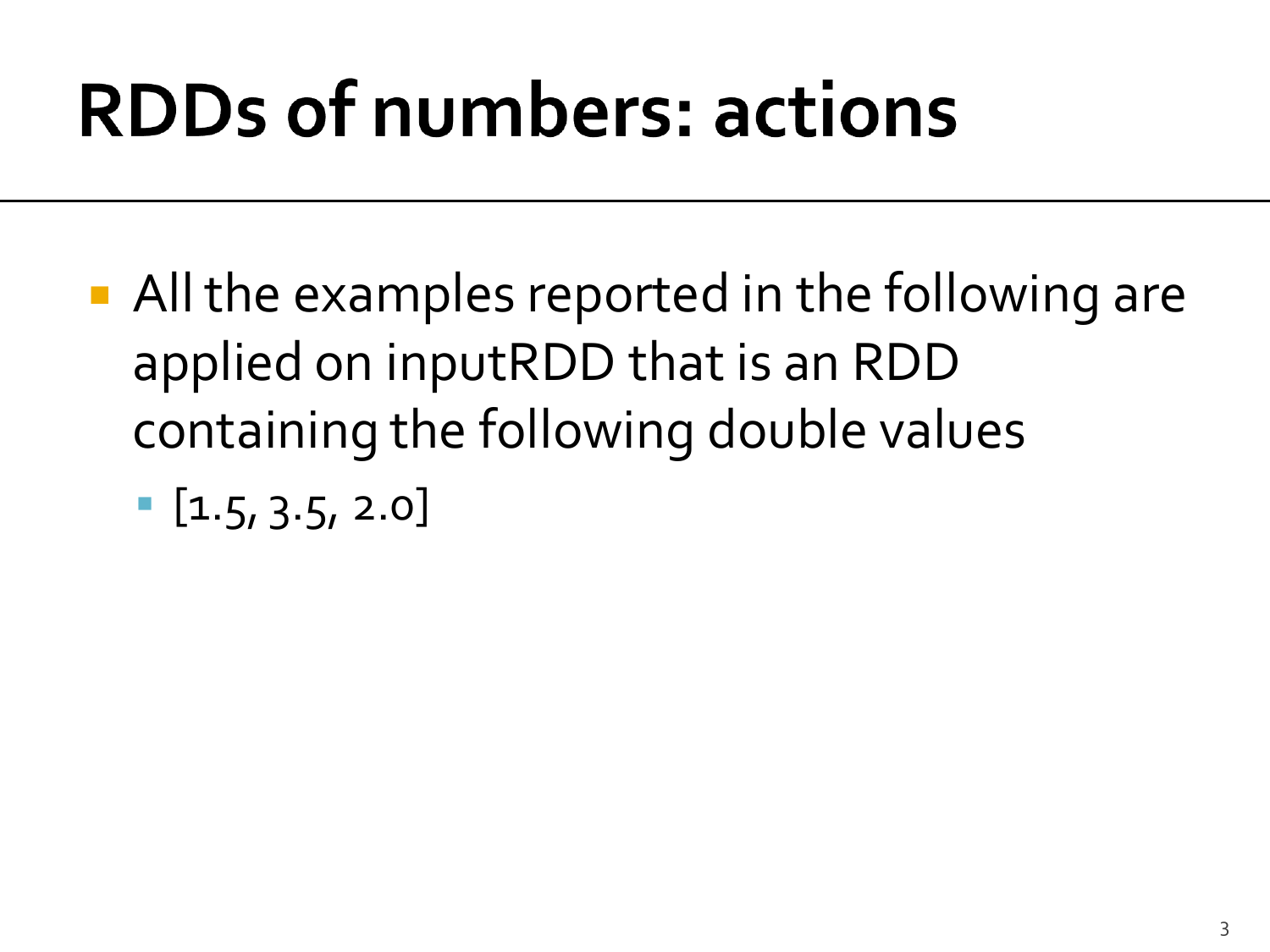### **RDDs of numbers: Summary**

| <b>Action</b> | <b>Purpose</b>                                                               | <b>Example</b>          | <b>Result</b> |
|---------------|------------------------------------------------------------------------------|-------------------------|---------------|
| sum()         | Return the sum over the<br>values of the inputRDD                            | inputRDD.sum()          | 7.0           |
| mean()        | Return the mean value                                                        | inputRDD.mean()         | 2.3333        |
| stdev()       | Return the standard<br>deviation computed over the<br>values of the inputRDD | inputRDD.stdev()        | 0.8498        |
| variance()    | Return the variance<br>computed over the values of<br>the inputRDD           | inputRDD.<br>variance() | 0.7223        |
| max()         | Return the maximum value                                                     | inputRDD.max()          | 3.5           |
| min()         | Return the minimum value                                                     | inputRDD.min()          | 1.5           |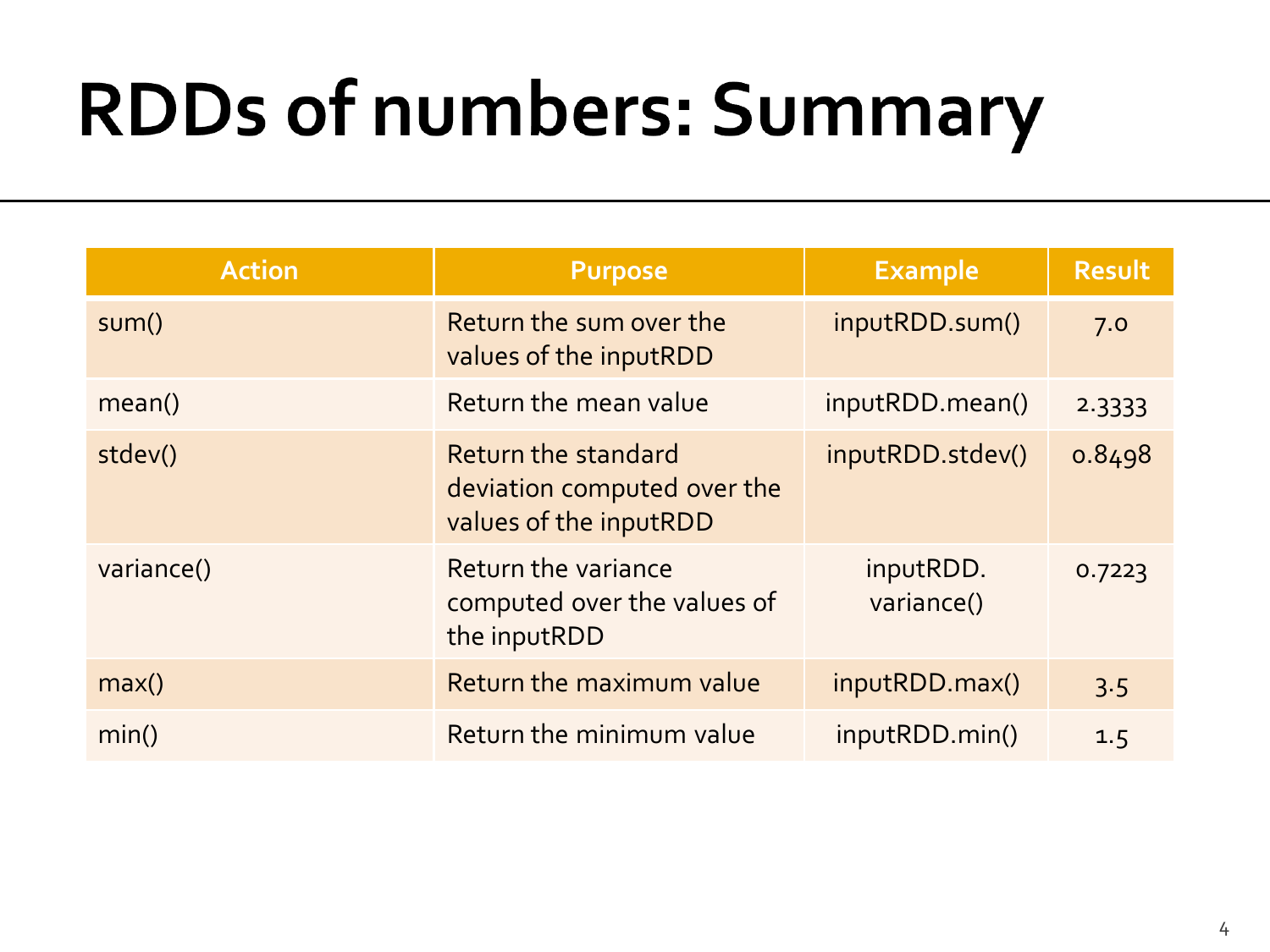# **RDDs of numbers: example**

- Create an RDD containing the following float values
	- $\blacksquare$  [1.5, 3.5, 2.0]
- **Print on the standard output the following** statistics
	- sum, mean, standard deviation, variance, maximum value, and minimum value